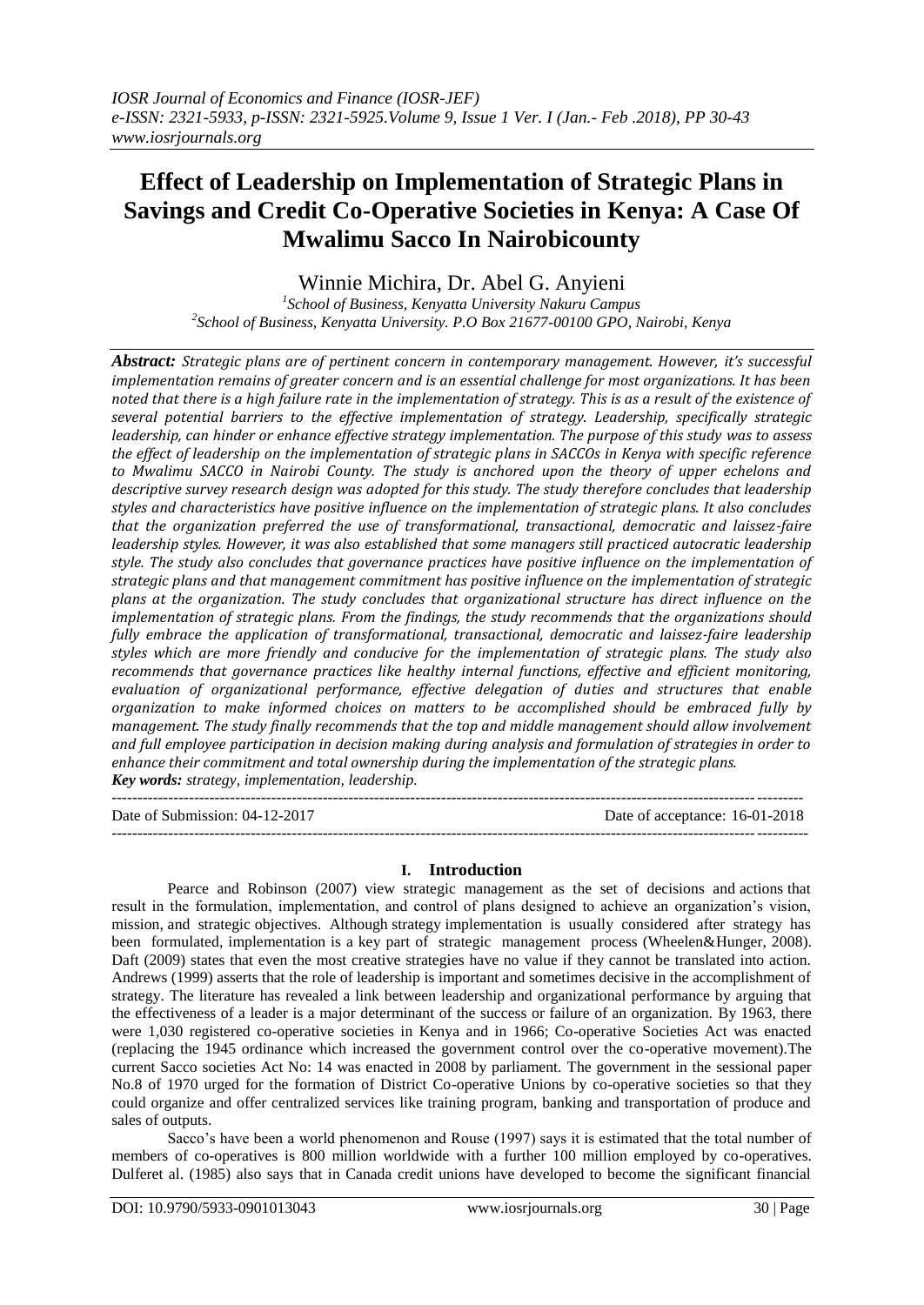force. There are millions of memberships in credit unions. Total credit union assets are now about \$31 billion. This is about 11% of the total assets of major financial organizations. Credit unions have over 16% of the market and personal loans of about 12% of the market of residential; mortgages. Kimario (1992) says that in Tanzania the report on the survey of rural Sacco"s revealed that they are the most significant form of participation available to the rural Tanzanians. The survey indicates that by December 1999, there were 395 rural Sacco"s with a total of 83,000 members. These members had US\$ 1.7 million in shares, US\$4.8 million in deposits and US\$ 2.2million as loan to members. A study by Kaplan and Norton (2008), argues that to manage both strategy and operations, companies must take five steps: (1) Develop strategy based on a company's mission, values, strengths, weakness and competitive environment; (2) Translate the strategy into the objectives and initiate links to performance metrics; (3) Create an operational plan to accomplish the objectives and initiatives; (4) Put the plan into action, monitoring its effectiveness; (5) Test the strategy by analyzing cost, profitability and correlations between strategy and performance.

Karani (2009), in a study to investigate the strategy implementation process at KenGen found that various best practice principles were applied in strategy implementation at KenGen such as measuring the attainment of targets using the balanced scorecard and monitoring the implementation process by the Transformation Monitoring Office (TMO). The findings showed that these practices did support the implementation of the business plan (strategy). The results revealed the challenges of strategy implementation at KenGen as well as measures to overcome the challenges.

## **1.2.1 Statement of the Problem**

Given all the energy and resources that are invested in strategic planning, it is of concern that less effort is directed at strategy implementation. Strategic plans are of little use without implementation. With the changing business environment and introduction of performance contract in public institutions and the enactment of SACCO Act 2008 it has become critical that SACCO"s formulate and implement strategic plans. Studies (Allio, 2005; Li, Guohui & Eppler, 2008) reveal a high failure rate in the implementation of formulated strategic plans. Other previous studies on leadership and strategy implementation have highlighted the importance of strategic planning on performance of organizations (Ireland & Hitts, 2005; Kinyanjui, 2007; Lussier & Achua, 2007; Speculand, 2011). However few studies have been done on the effect of leadership on implementation of strategic plans in savings and credit co-operative societies particularly in Kenya. This study seeks to find if there is a relationship between leadership and strategy implementation, and its effect upon the same. Hence, this study was to investigate the effect of leadership in strategy implementation with particular reference to Mwalimu Sacco in Nairobi County. The objective of the paper is establishing the influence of leadership styles and characteristics on implementation of strategic plans in Mwalimu Sacco in Nairobi County.

## **II. Literature Review**

Leadership is a concept which is often talked about, and which has generated a proliferation of literature, especially in the field of management and organizational science (Jones, 2005). However, despite the almost unanimous agreement on the importance of leadership for the success of private sector organizations and institutions, and the countless works on the concept, "the field of leadership studies has not succeeded in articulating a coherent, paradigm-shifting model or approach that both scholars and practitioners can accept and work with" (Jones, Ibid., 259). There is no unanimity as to what 'leadership' means. Jago (1982), in seeking to combine the ideas of 'process' and 'property' in his conception of leadership states that leadership is both a process and a property. The process of leadership is the use of non-coercive influence to direct and co-ordinate the activities of the members of an organized group toward the accomplishment of group objectives. As a property, leadership is the set of qualities or characteristics attributed to those who are perceived to successfully employ such influence.

Strategic planning is a process that brings to life the mission and vision of the enterprise. A strategic plan, well-crafted and of value, is driven from the top down; considers the internal and external environment around the business; is the work of the managers of the business; and is communicated to all the business stakeholders, both inside and outside of the company (Dix& Lee, 2013). Strategy implementation has received increasing attention in literature (Bourgeois&Brodwin 1984; Alexander 1991; Grundy 1998; Noble 1999; Beer &Eisenstat 2000; Flood *et al*. 2000). However, no coherent research paradigm seems to exist, main reason being the diversity of perspectives that have been taken in defining the concept (Noble 1999). Noble (1999) reveals that, as with 'strategy', there is no universally accepted meaning of 'implementation' (Wernham, 1985). Implementation is the process that turns strategies and plans into actions in order to accomplish strategic objectives and goals. It describes the concrete measures that translate strategic intent into actions that produce results. In his five P"s model Mintzberg (Mintzberg& Quinn 1991, Mintzberg *et al*. 1998) defines strategy as a plan, a ploy, a pattern, a position, and a perspective. Plan is defined as a consciously intended course of action,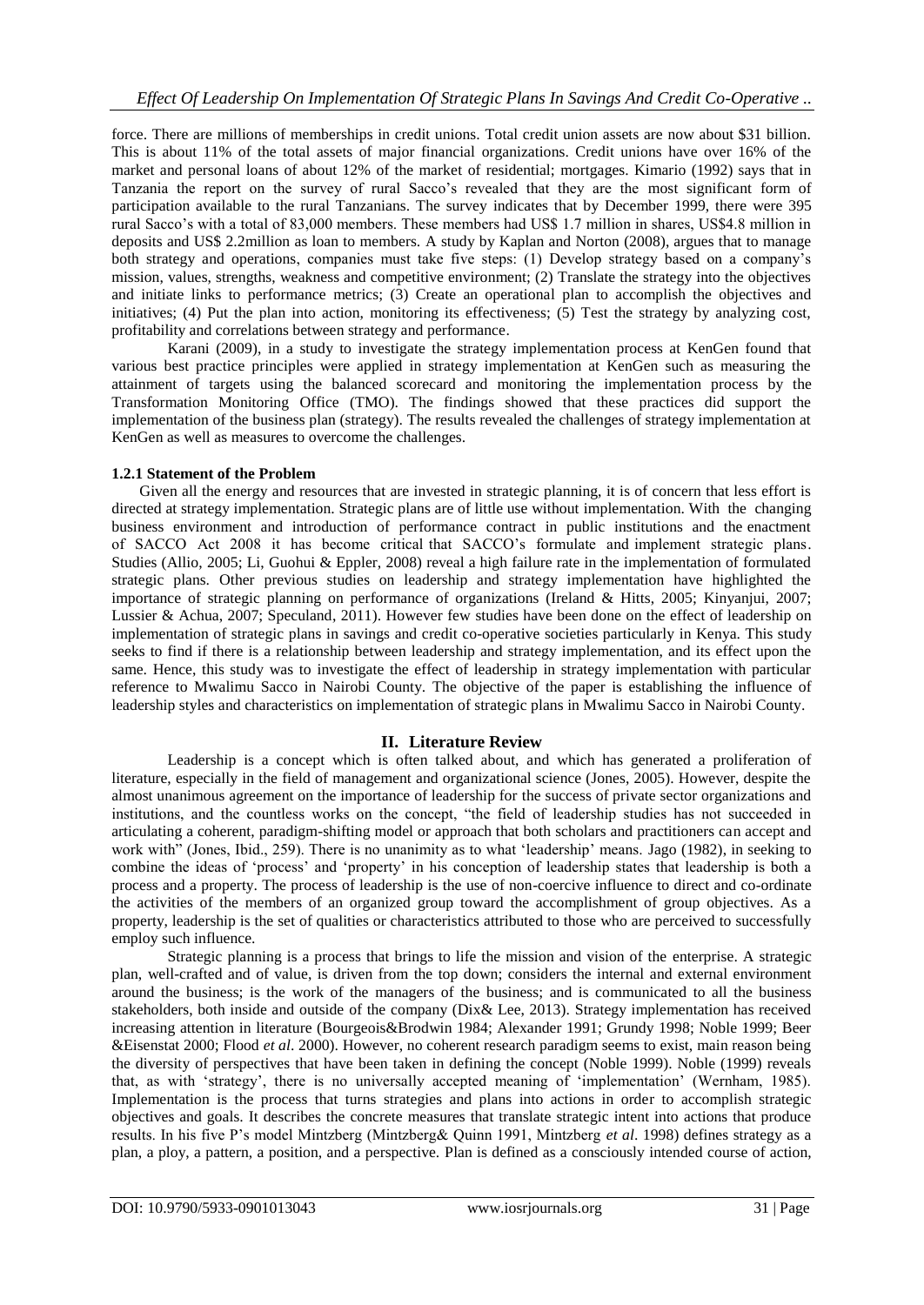or a guideline to deal with a situation. Ploy means a specific "maneuver" intended to outwit an opponent or competitor.

Chaffee (1985) has provided a categorization of strategy into three models: linear, adaptive and interpretive strategy. Of these three, linear model focuses on planning. According to the linear view, strategy consists of integrated decisions, actions, or plans that will be set to achieve organizational goals. Nutt (1986) suggested that the tactics used in leadership plays an important role in overcoming obstructions from the lower levels that sometimes may appear in the implementation strategies. Nutt (1987) noted that strategic decisions formulated by the top managers of a firm may be administratively imposed on lower-level managers and nonmanagers while inadequately considering the resulting functional level perceptions. House & Podsakoff (1995) leadership is a key determinant of organizational performance. Leadership plays a vital role in the formulation and implementation of strategies. It is considered as a link that relates the strategic management process with the organization"s vision. Leadership has significant impact on strategic management process. Especially it helps to determine the vision and mission of the organization. Further, it facilitates the organization to execute effective strategies to achieve that vision.

Strategic leadership is defined as "the leader"s ability to anticipate, envision, and maintain flexibility and to empower others to create strategic change as necessary" (Hitt, Ireland, and Hoskisson, 2007). Strategic leadership is multifunctional, involves managing through others, and helps organizations cope with change that seems to be increasing exponentially in today"s globalized business environment (Huey, 1994). Zaribaf and Bayrami (2010) categorized the leadership's importance into three key roles: managing the strategic process, managing relationships, and managing manager training. Similarly, Ansari"s (1986) study on just-in-time purchasing concluded that the commitment and leadership of top-level management is essential in strategy implementation. In a study involving Zimbabwe"s state-owned enterprises, Mapetere, Mavhiki, Tonderai, Sikomwe, and Mhonde (2012) found that relatively low leadership involvement in strategy implementation led to partial strategy success in the organization studied. Autocratic Leadership Style (ALS) places more emphasis on performance and low emphasis on people.

Most theorists have identified autocratic leaders with authoritarian leaders simply because research has proven that there is a strong positive correlation between autocratic leadership style and authoritarianism (Bass, 1990; Choi, 2007; White &Lippitt, 1960). Mullins (1999) is of the view that democratic leadership style focuses more on people and there is greater interaction within the group. The leadership functions are shared with members of the group and the leader is more part of the team (Mullins, 1999). Similarly, Luthar (1996) and Wilson *et al.* (1994) concurred that the principles of democratic leadership is friendliness, helpfulness, and the encouragement of participation. Zafra, Retamero and Landa(2008) wrap up that transformational leader have high emotional intelligence and they emerge as leaders during group cohesiveness. Transformational leadership has been favored by management practitioners due to its innovative as well as productive and supportive nature (Fatima, Ahmad & Usman, 2011).

Researchers such as (Gardner, 1989; Zaccaro &Klimoski, 2001) have concluded that successful leadership is the result of the interaction between the traits of the leader and the situation itself. They have realized that the interaction between the leader and the situation is key to understanding leadership, along with the specification of important trait and situational variables. Pearce and Robinson (2010), thinks that obtaining employee commitment and involvement can promote successful strategy implementation. Some CEOs believe that one way to accomplish this is to involve employees and managers right from the start in the strategy formulation process. Involvement and commitment should also be developed and maintained throughout the implementation process. If middle and lower level managers and key subordinates are permitted to be involved with the detailed implementation planning, their commitment will be likely to increase. Kuchio, (2012) examined the role of strategic leadership on strategy implementation in private universities in Kenya. She established that there are factors that affect the overall implementation of the strategic plans. Wasike, (2010) looked at the factors influencing strategy implementation in public universities in Kenya. The study established that the institution applied strategic plan in its management. Kimiyu (2011) undertook a study on the challenges facing strategic plan implementation in the public sector. The study established that if organizational structure is not well aligned with strategies being implemented, then the organization structure of an organization does affect the implementation process.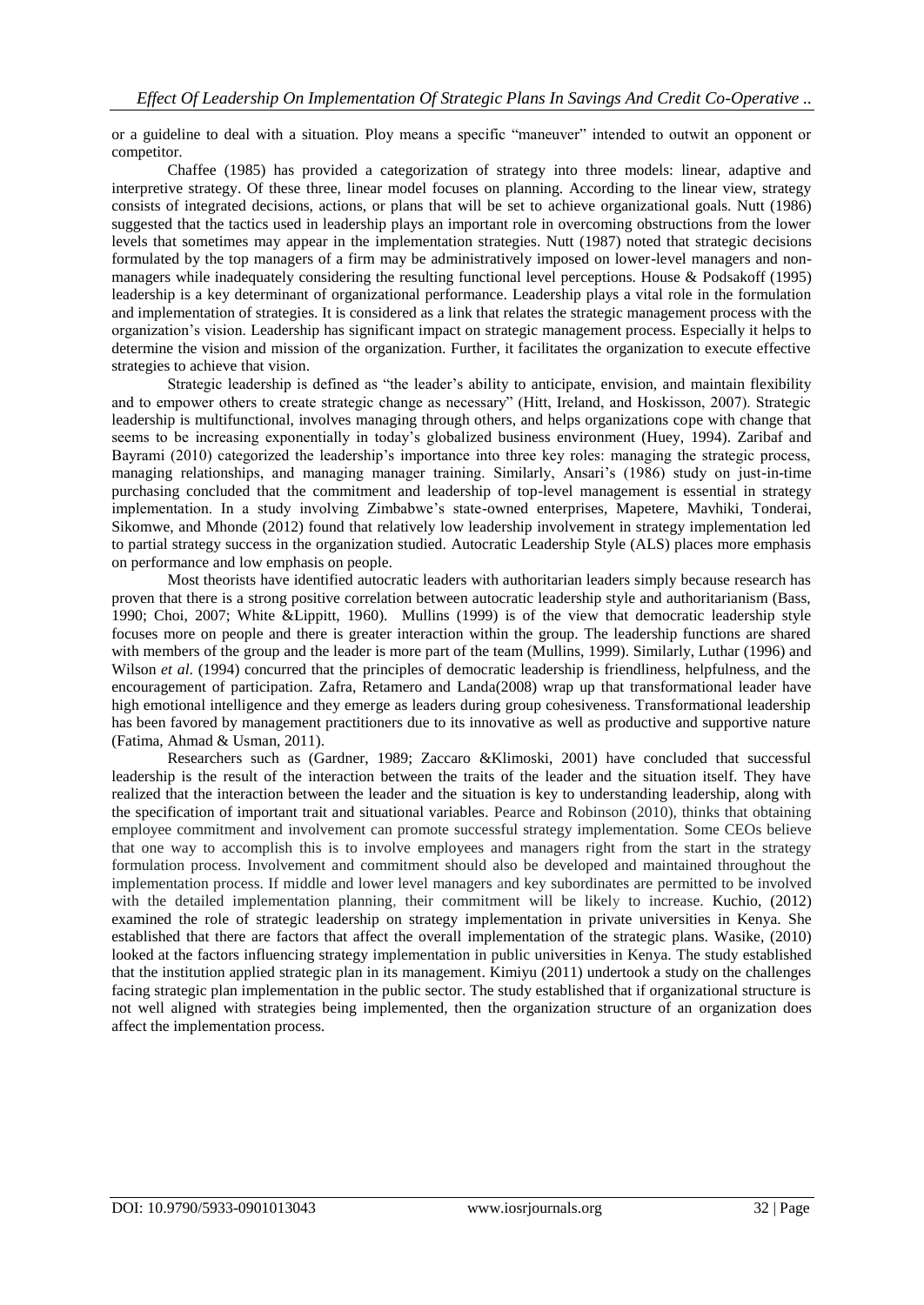#### **2.6. Conceptual Framework**



Source: (Researcher's own conceptualization, 2015)

**Figure 1: Conceptual Framework**

The quality of leadership and strategy is widely viewed as instrumental in maintaining and improving competitive performance. In this respect, the gap between strategy and intended strategy is among other factors, a function of the quality of leadership of the organization"s leadership (O"Regan*e,et al,* 2004). As shown in figure 1, implementation of strategic plans in an organization is dependent upon organizational leadership. Leadership styles, leaders' characteristics such as experience, age, education qualifications, skills and personality, staff commitment to organizational objectives and the organizational structure (independent variables) will determine the extent to which strategies are formulated and implemented in an organization. Successful formulation and implementation of the strategies will positively determine the performance of the organization as indicated by achievement of organizational targets, achievement of organizational objectives, increased membership of SACCOS, increase in branch networks, product innovations and improved service delivery.

## **III. Research Methodology**

A descriptive research design was adopted for this study. For this study the target population comprised of all the employees of Mwalimu Sacco Limited. Since the target population was small, a census was therefore used in this study. A questionnaire was used to collect primary data for this study, to improve the validity of the instruments; a pilot study was conducted among selected 5 managers from NACICO cooperative societies. The piloted questionnaire was scrutinized to identify items that seemed unclear or ambiguous to the respondents. The Cronbach"s alpha method was used to determine the reliability coefficients of the data collection tools. This method is appropriate in situations where a tool will be administered once (Kothari, 2004). The research instrument was accepted since it yields reliability coefficients of 0.856. Qualitative and quantitative data collected was organized and cleaned of any errors that may have occurred during data collection, coded and keyed into SPSS version 20.0 computer software database.

## **IV. Data Analysis, Presentation And Discussions**

The study sought to determine the distribution of respondents by their demographic information. This was in regard to their gender, academic qualifications and duration of stay at the organization. The results are analyzed, presented and discussed in the table 4.1.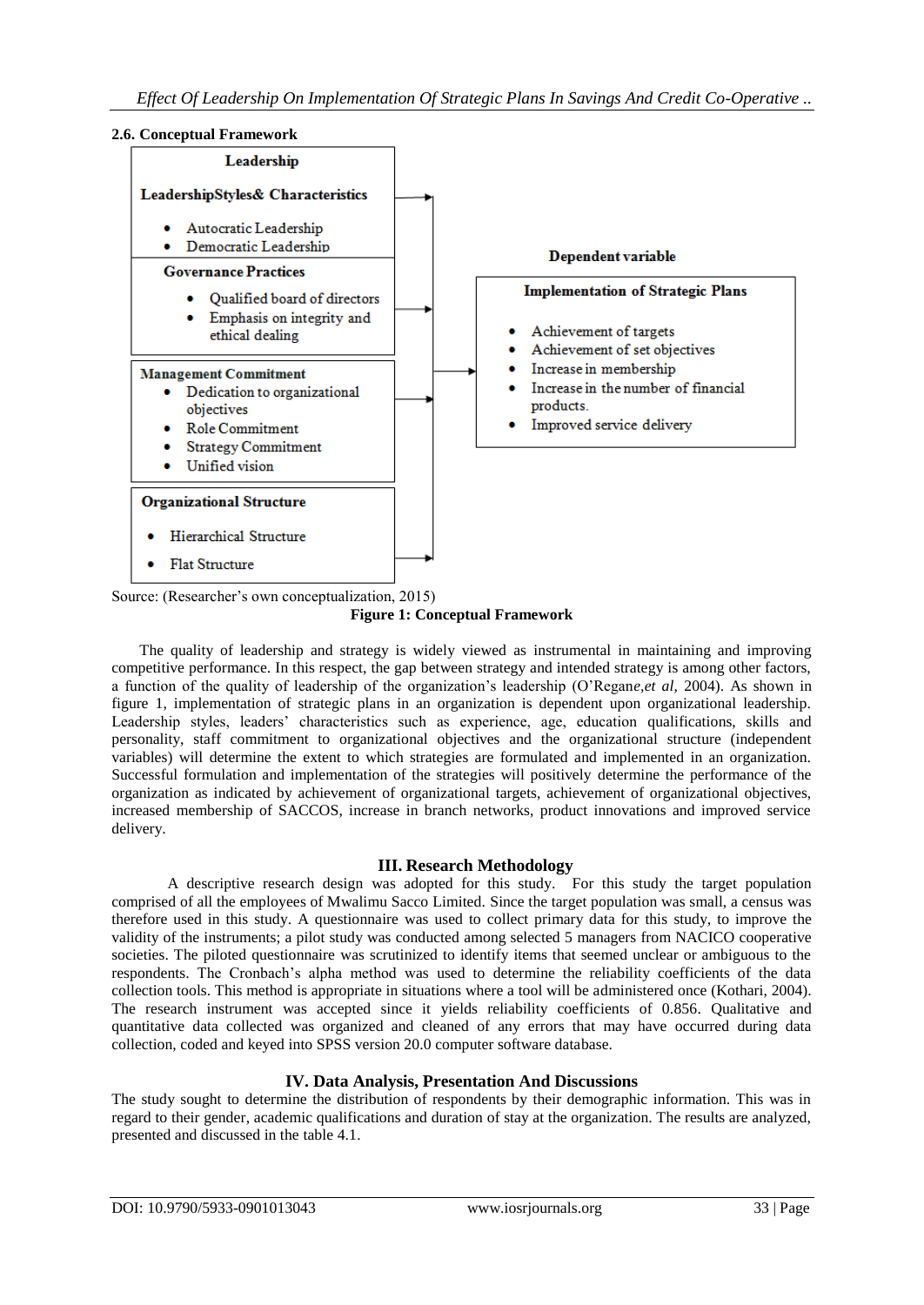|                         | Male          |      |            | Female |                |      |  |
|-------------------------|---------------|------|------------|--------|----------------|------|--|
|                         | f             | $\%$ | f          | %      |                |      |  |
| Gender                  | 11            | 52   | 10         | 48     |                |      |  |
|                         | Phd           |      | Masters    |        | Degree         |      |  |
|                         | f             | %    | f          | $\%$   |                | %    |  |
| Academic qualifications | 3             | 14   | 5          | 24     | 13             | 62   |  |
|                         | Below 3 years |      | 4-10 Years |        | Above 10 years |      |  |
|                         | f             | $\%$ | f          | $\%$   |                | $\%$ |  |
| Duration                | 9             | 43   | 11         | 52     |                | 5    |  |
|                         | -------       |      | $\cdots$   | $\sim$ |                |      |  |

#### **Table 4.1: Demographic Information**

The study found that 52% of the respondents had actually stayed in the organization for 4 to 10 years and this category was the majority. It was also established that 43% had been working for the organization for less than 3 years; this was followed by 5% of the respondents who had worked for the organization for over 10 years. From the results it may be said that senior managers had garnered sufficient experience with the organizational operations, implying that most of them understood the strategic measures laid down to help the organization fully implement strategic plans.



#### **4.4.1 Leadership Styles**

**Figure 4.2: Leadership Styles**

the study established that democratic leadership style was the most practiced one at the organization as depicted by 74%. However, the study found that autocratic leadership was the least practiced at the organization with a representation of 26%. From the results it can be said that senior managers embraced proper leadership style that enhanced the implementation of organizational strategic plans.

## **4.4.2 Rating Leadership Style of the SACCO**

The respondents were required to rate the leadership styles they demonstrated at the organization, this was to find out whether the leadership styles applied are effective for the implementation of strategic plans. The results are shown in Figure 4.3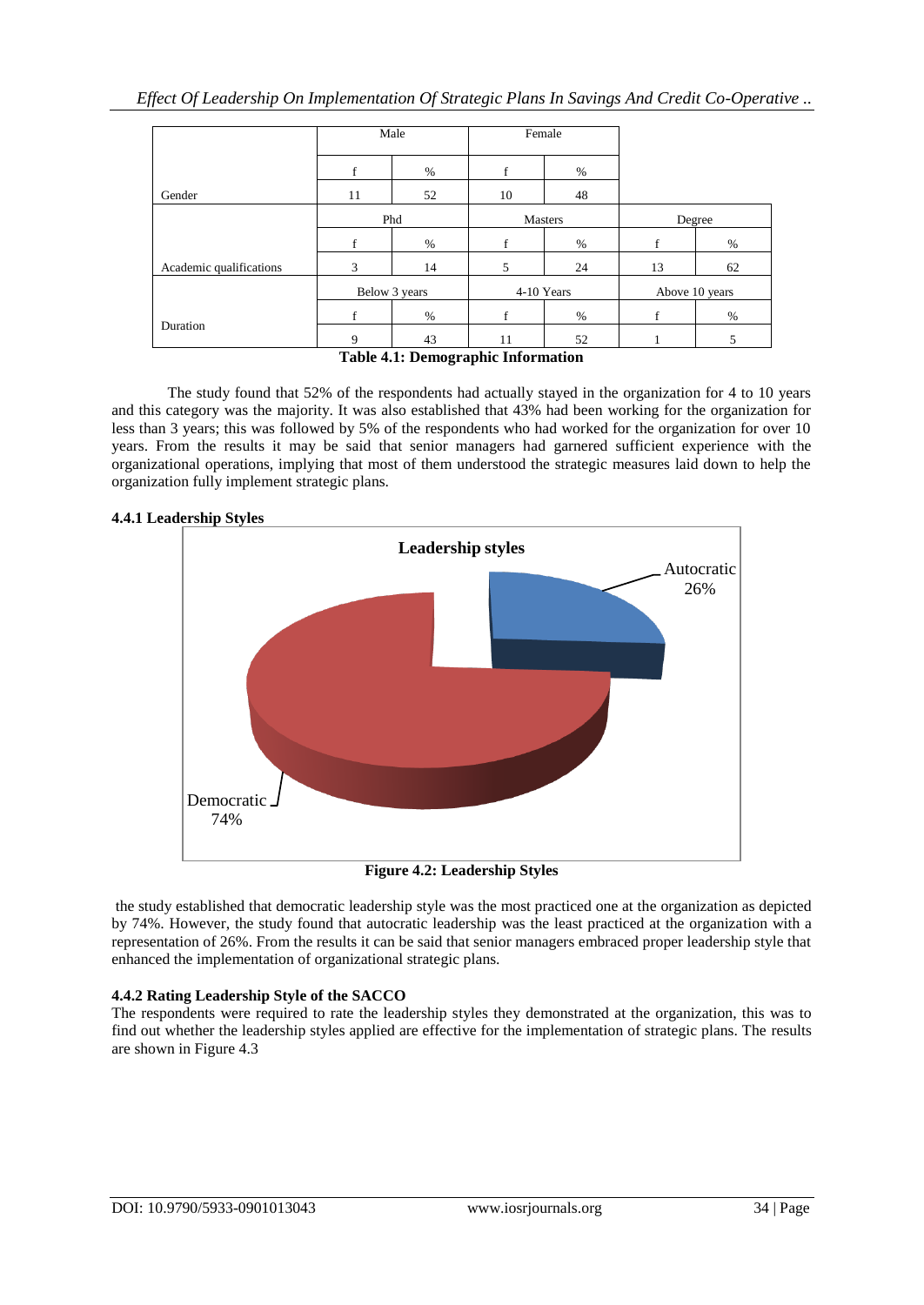

The study also found that 10% of the respondents rated leadership styles as very good and poor on a similar percentage. It finally show that 9% of the respondents rated leadership styles as very good. From the findings it can be said that leadership styles demonstrated by managers was acceptable.

#### **4.4.3 Whether Success or Failure of New Strategy Implementation Attributed To Visionary Leadership**

The study sought from the respondents the extent they would attribute the level of success or failure of new strategy implementation to visionary leadership in the organization.



the study found that 43% and 38% of the respondents indicated that the level of success or failure of new strategy implementation is attributable to visionary leadership in the organization. It also found that 10% indicated that the level of success or failure of new strategy implementation is attributable to visionary leadership in the organization to a very large extent and small extent on a similar percentage.

| 4.4.4 Strategic Leadership Actions   |          |         |           |           |                 |      |          |  |  |  |  |
|--------------------------------------|----------|---------|-----------|-----------|-----------------|------|----------|--|--|--|--|
|                                      | Strongly | Agreed  | Undecided | Disagreed | Strongly        | Mean | Std Dev. |  |  |  |  |
|                                      | agreed   | $(\% )$ | $(\% )$   | $(\% )$   | disagree $(\%)$ |      |          |  |  |  |  |
|                                      | $(\%)$   |         |           |           |                 |      |          |  |  |  |  |
| <b>Strategic leadership actions</b>  |          |         |           |           |                 |      |          |  |  |  |  |
| The leadership is always in the      | 48       | 33      | 10        | 10        |                 | 2.00 | 1.342    |  |  |  |  |
| forefront in determining a strategic |          |         |           |           |                 |      |          |  |  |  |  |
| direction for the organization       |          |         |           |           |                 |      |          |  |  |  |  |

# **4.4.4 Strategic Leadership Actions**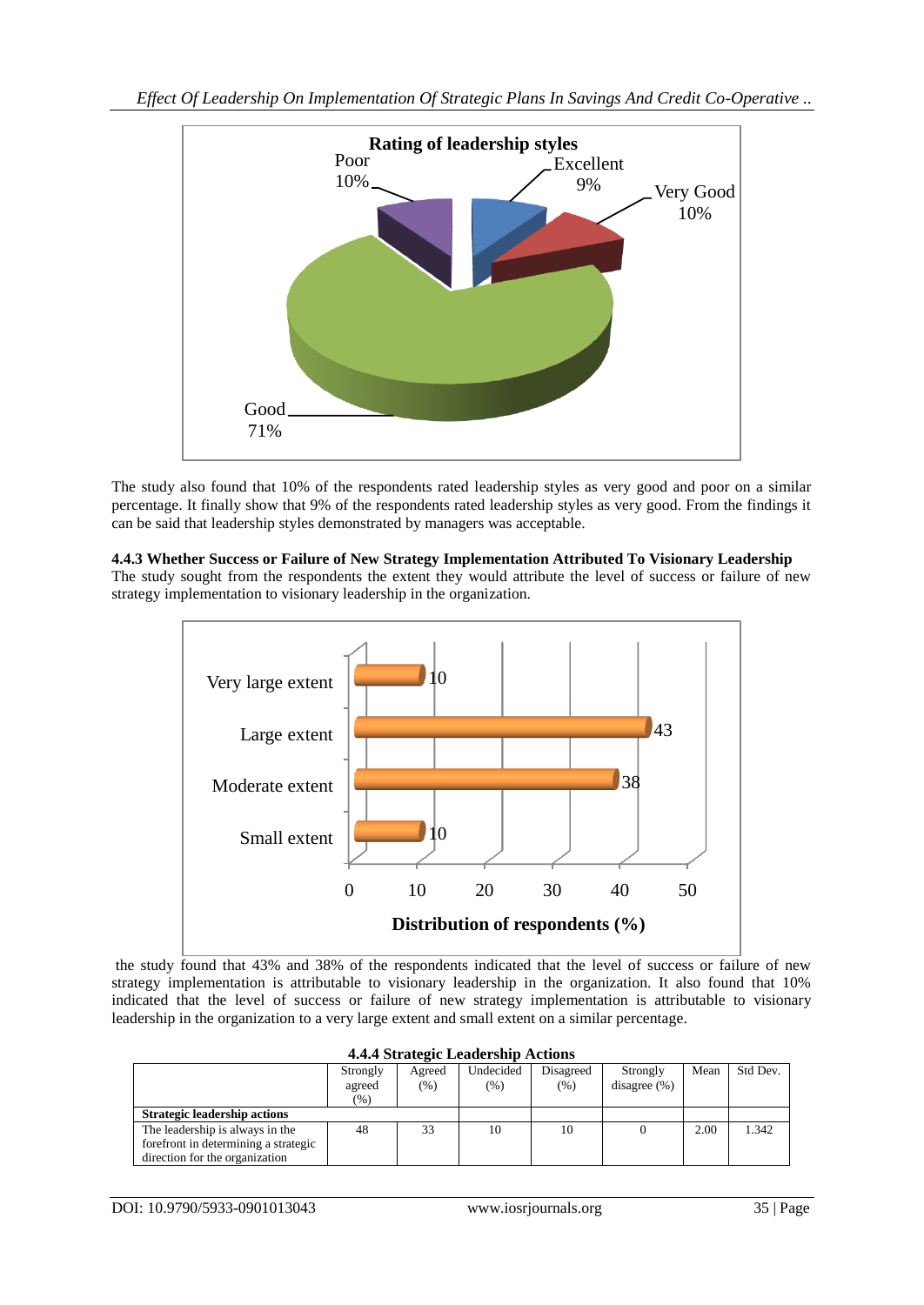| The leadership has been involved<br>in establishing balanced  | 38 | 62 | $\Omega$ | $\Omega$ | 0            | 1.62 | .498  |
|---------------------------------------------------------------|----|----|----------|----------|--------------|------|-------|
| organizational controls                                       |    |    |          |          |              |      |       |
| The leadership has actively been                              | 48 | 52 | $\Omega$ | $\Omega$ | $\mathbf{0}$ | 1.52 | .512  |
| involved in sustaining an effective<br>organizational culture |    |    |          |          |              |      |       |
| The top leadership always                                     | 33 | 57 | $\Omega$ | $\Omega$ | 10           | 1.86 | .854  |
| emphasizes ethical practices in the                           |    |    |          |          |              |      |       |
| organization                                                  |    |    |          |          |              |      |       |
| The leadership has been exploiting                            | 19 | 43 | 29       | 10       | $\Omega$     | 2.29 | .902  |
| and maintaining core competencies                             |    |    |          |          |              |      |       |
| The leadership is always in the                               | 29 | 62 | $\Omega$ | 10       | $\Omega$     | 1.90 | .831  |
|                                                               |    |    |          |          |              |      |       |
| forefront in providing leadership in                          |    |    |          |          |              |      |       |
| strategy implementation                                       |    |    |          |          |              |      |       |
| The leadership motivates                                      | 33 | 46 | 10       | 5        | 7            | 1.86 | 1.014 |
| employees towards achievement of                              |    |    |          |          |              |      |       |
| organization set goals                                        |    |    |          |          |              |      |       |
| The leadership supports employees                             | 19 | 62 | $\Omega$ | 19       | $\Omega$     | 2.19 | .981  |
| and inspires them towards                                     |    |    |          |          |              |      |       |
| achieving strategic directions                                |    |    |          |          |              |      |       |
| The leaders promote the company                               | 19 | 43 | 19       | 19       | $\Omega$     | 2.38 | 1.024 |
| in building up shared behavior,                               |    |    |          |          |              |      |       |
| vision, mission, norms and values                             |    |    |          |          |              |      |       |
| formation among the employees                                 |    |    |          |          |              |      |       |

**Table 4.2: Strategic Leadership Actions**

The study found that leadership at the organization has actively been involved in sustaining an effective organizational culture as shown by 52% which shows that mean score of 1.52 represented high agreement level with a standard deviation of 0.512 and 48% of the respondents who agreed and strongly agreed with the statement respectively. According to the findings, top leadership always emphasizes ethical practices in the organization as indicated by 57% having mean score of 1.86 with a standard deviation 0.854and 33% of the respondents who agreed and strongly agreed with the statement. Hadaway (1989) further added that leaders are perhaps more important to the effectiveness of strategy implementation because their roles are of greater significance to the success of their organizations thus the need to embrace ethical practices at all times.The study found that the leadership of the organization has been exploiting and maintaining core competencies as represented by 43% of the respondents with a mean score of 2.29 and a standard deviation of 0.902. In Peng and Littlejohn (2001), effective training is a key requirement for effective strategy implementation since it enhances knowledge dissemination and learning during the process of strategy implementation thus improves competencies among employees.

It was also found that leadership of the organization is always in the forefront in providing leadership in strategy implementation as represented by 62% respondents who agreed with the statement with a mean score of 1.90 and a standard deviation of 0.831and 29% who strongly agreed. An insignificant 10% of the respondents disagreed with the statement. The study found that leadership motivates employees towards achievement of organization set goals as said by 46% who agreed with a mean score of 1.86 and a standard deviation of 1.014and 33% and strongly agreed with the statement. An insignificant 10% were undecided with the same statement. In support of the findings, Noble (1999) states that strategic decisions formulated by the top managers of a firm should not be administratively imposed on lower-level managers and non-managers while inadequately considering the resulting functional level perceptions but should always motivate employees to enhance their understanding of implementation strategy.

| n ne meach sinp characteristics and strategy imprememation |                |        |           |           |          |      |       |  |  |  |
|------------------------------------------------------------|----------------|--------|-----------|-----------|----------|------|-------|--|--|--|
|                                                            | Strongly       | Agreed | Undecided | Disagreed | Strongly | Mean | Std   |  |  |  |
|                                                            | agreed $(\% )$ | (% )   | (% )      | (% )      | disagree |      | Dev.  |  |  |  |
|                                                            |                |        |           |           | (% )     |      |       |  |  |  |
| I guide members of staff under my                          | 33             | 57     | $\Omega$  | 10        | $\Omega$ | 1.86 | 0.854 |  |  |  |
| jurisdiction in formulation and                            |                |        |           |           |          |      |       |  |  |  |
| implementation of strategic plans                          |                |        |           |           |          |      |       |  |  |  |
| I facilitate implementation of                             | 43             | 33     | 14        | 10        | $\Omega$ | 1.90 | 0.995 |  |  |  |
| organizational strategic plans                             |                |        |           |           |          |      |       |  |  |  |
| I clearly communicate the strategic plans                  | 43             | 30     | 14        | 13        | $\Omega$ | 1.93 | 0.905 |  |  |  |
| to staff under my jurisdiction                             |                |        |           |           |          |      |       |  |  |  |
| I take the inputs, comments and feedback                   | 40             | 36     | 14        | 10        | $\Omega$ | 1.99 | 0.895 |  |  |  |
| of other employees into consideration                      |                |        |           |           |          |      |       |  |  |  |
| when implementing strategic plans                          |                |        |           |           |          |      |       |  |  |  |
| I provide staff with clear expectations to                 | 33             | 57     | $\Omega$  | 10        | $\Omega$ | 1.86 | 0.854 |  |  |  |
| what is going on with regards to                           |                |        |           |           |          |      |       |  |  |  |
| implementation of strategies                               |                |        |           |           |          |      |       |  |  |  |

**4.4.5 Leadership Characteristics and Strategy Implementation**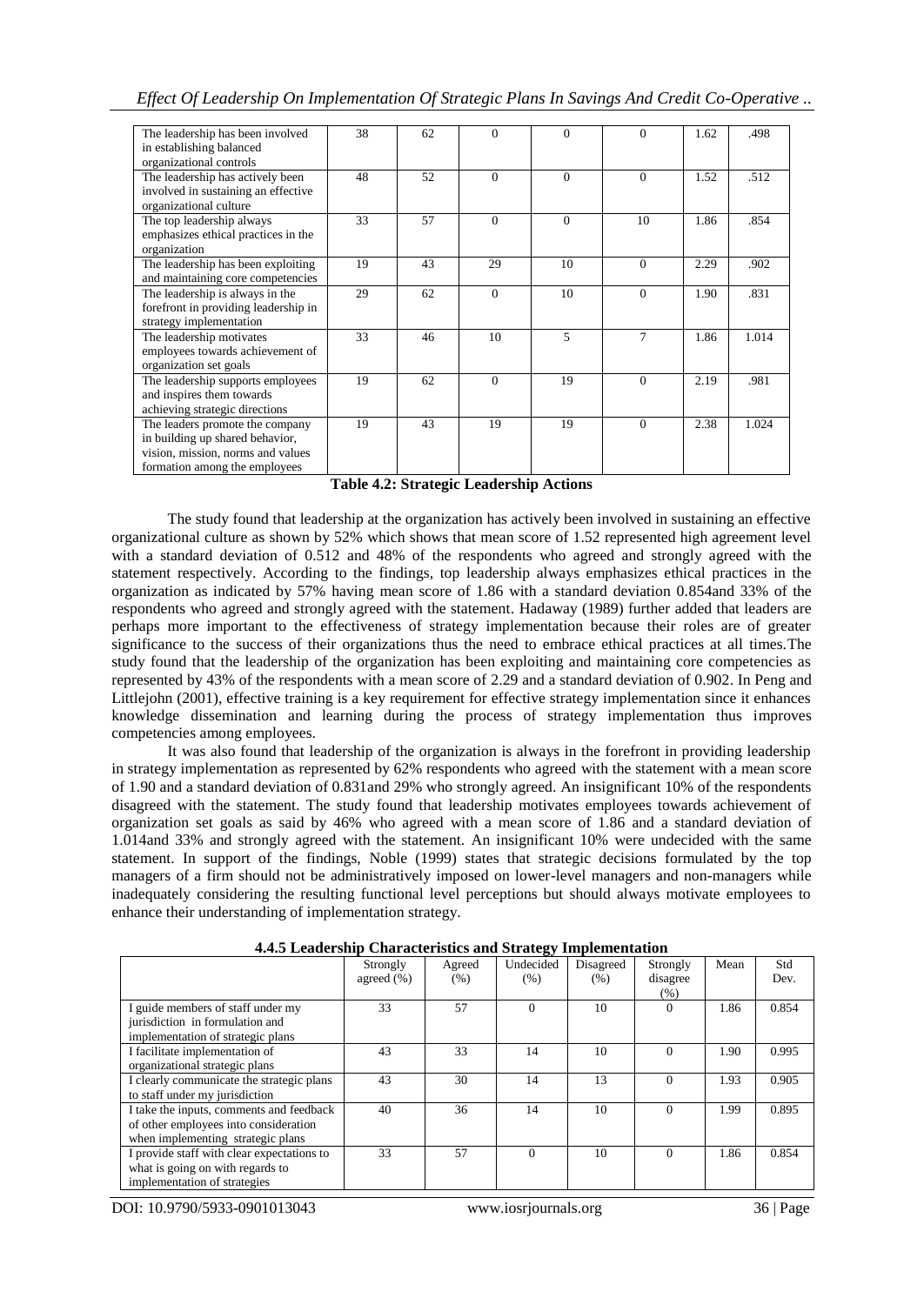| I micro-manage staff under my              | 24 | 33 |    | 19 | 24 | 2.86 | 1.59  |
|--------------------------------------------|----|----|----|----|----|------|-------|
| jurisdiction in relation to implementation |    |    |    |    |    |      |       |
| of strategies                              |    |    |    |    |    |      |       |
| I inspire staff under my jurisdiction to   | 43 | 37 | 11 | 10 |    | 1.76 | 0.889 |
| work towards successful implementation     |    |    |    |    |    |      |       |
| of strategic plans                         |    |    |    |    |    |      |       |
| I foster collaboration among staff in the  | 43 | 48 |    | 10 |    | 1.56 | 0.489 |
| implementation of strategic plans          |    |    |    |    |    |      |       |
| Leaders provide a good model to follow     | 33 | 48 | 10 | 10 |    | 1.92 | 1.232 |
| in relation to strategy implementation     |    |    |    |    |    |      |       |

The study found that 43% strongly agreed with a mean score of 1.93 and standard deviation of 0.905 while 30% agreed that they clearly communicate the strategic plans to staff under their jurisdiction while 14% remained undecided with the statement. In Peng and Littlejohn (2001), effective communication is a key requirement for effective strategy implementation in any organization.It was found that 40% with a mean score of 1.99 with a standard deviation of 0.895 while 36% agreed that they take inputs of comments and feedback of other employees into consideration when implementing strategic plans. However, 14% were undecided with the same statement. Data show that managers provide staff with clear expectations to what is going on with regards to implementation of strategies as indicated by 57% who agreed with a mean score of 1.86 and standard deviation of 0.854and 33% of the respondents strongly agreed with the statement while 10% disagreed with the statement. Beer and Eisenstat (2000) addressed this issue from a different perspective by suggesting that in the absence of effective leadership, conflicting priorities will result in poor co-ordination because employees will suspect that top management prefers to avoid potentially threatening and embarrassing circumstances.

It was established that 43% and 37% of the respondents strongly agreed that they inspire staff under their jurisdiction to work towards successful implementation of strategic plans with a mean score of 1.76 and a standard deviation of 0.889while 11% and 10 were undecided and disagreed respectively with the statement. Similarly, Ansari's (1986) study on strategic plan implementation concluded that the commitment and leadership of top-level management is essential in strategy implementation in an organization. It was also established that the current organization management does not allow employees participation in decision making as approved by 33% who agreed with a mean score of 2.67 and standard deviation of 1.278while 19% of the respondents strongly agreed. However, 19% and 10% disagreed and strongly disagreed with the statement. On whether there is clear commitment by top management to support staff in strategy implementation, 52% agreed with a mean score of 1.90 and standard deviation of 0.700 while 29% of the respondents strongly agreed with the statement and 19% remained undecided. Pearce and Robinson (2010), thinks that obtaining employee commitment and involvement can promote successful strategy implementation. Involvement and commitment should also be developed and maintained throughout the implementation process.

## **4.7.1 Description of Organization Culture In Relation To Implementation of Strategic Plan**

The respondents were asked to describe the culture of their organization in relation to implementation of strategic plan. The results are as per indicated in Figure 4.5



**Figure 4.5: Description of Organization Culture In Relation To Implementation of Strategic Plan**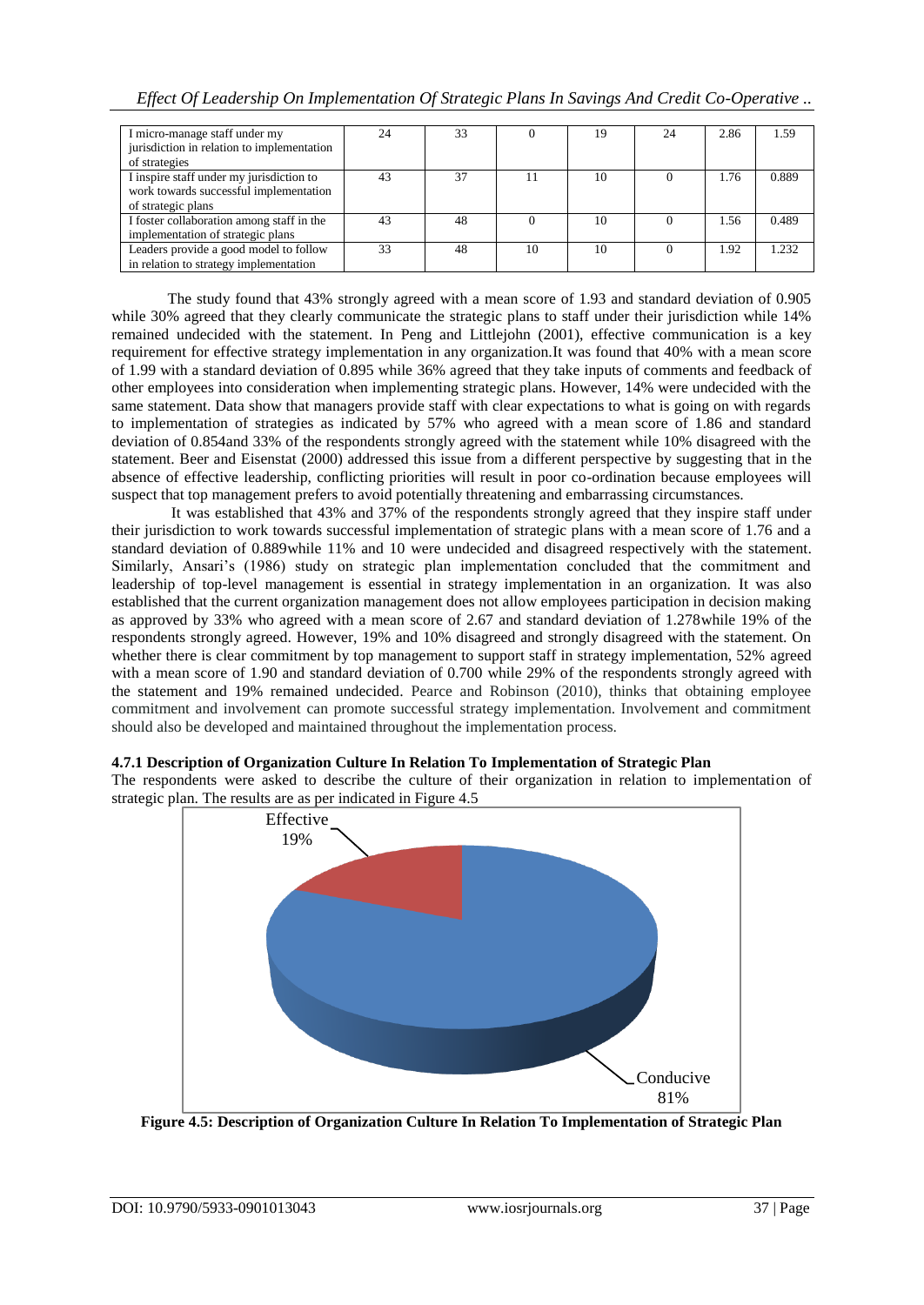The results in Figure 4.5 show that an overwhelming majority (81%) of the respondents said that the culture of the organization in relation to implementation of strategic plan is conducive. It was also found that 19% describe the organizational culture as effective for the implementation of strategic plans.

That the organizational culture very highly influences the achievement of the organization"s strategic objectives. It was also revealed that organizational culture highly influences achievement of organization strategic objectives as represented by 19% (4). However, 14% (3) said organizational culture moderately influences achievement of organizational strategic objectives. In agreement, Aaltonen and Ikåvalko (2002) state that the embracing the modern organizational culture positively influences achievement of organization strategic objectives thus it is prudent organizational adopts cultures and structure that could enhance performance. The study also found that mechanistic structure was also applied at the organization as represented by 9%. Burns and Stalker (1961) states that organization"s that operate in dynamically changing and uncertain environments tend to need organic/flexible structures and processes while more stable environments lend themselves to more familiar mechanistic bureaucratic structures.

|                                              | Strongly      | Agree | Undecided | Disagree | Strongly        | Mean | Std   |
|----------------------------------------------|---------------|-------|-----------|----------|-----------------|------|-------|
|                                              | agree $(\% )$ | (% )  | (% )      | (% )     | disagree $(\%)$ |      | Dev.  |
| Employees work separately and specialize in  | 38            | 38    | $\Omega$  | 24       |                 | 2.10 | 1.179 |
| one task                                     |               |       |           |          |                 |      |       |
| Employees work together and co-ordinate      | 57            | 43    | $\Omega$  | $\Omega$ | $\Omega$        | 1.43 | .507  |
| tasks                                        |               |       |           |          |                 |      |       |
| Hierarchy of authority well-defined          | 57            | 43    | $\Omega$  | $\Omega$ | $\Omega$        | 1.43 | .507  |
| Decision-making kept as high as possible.    | 33            | 48    | 19        | $\Omega$ | $\Omega$        | 1.86 | .727  |
| Most communication is vertical               | 19            | 76    | 5         | $\Omega$ | $\Omega$        | 1.86 | .478  |
| There is extensive use of rules and standard | 19            | 62    | 19        | $\Omega$ | $\Omega$        | 2.00 | .632  |
| operating procedures                         |               |       |           |          |                 |      |       |
| Authority to control tasks is delegated      | 29            | 62    |           | 10       | $\Omega$        | 1.90 | .831  |
| Duty allocation is informal and based on     | 19            | 38    | 43        | $\Omega$ | $\Omega$        | 2.67 | 1.238 |
| mutual agreement                             |               |       |           |          |                 |      |       |
| The CEO of the SACCO has control over all    | 52            | 19    | 19        | 10       | $\Omega$        | 1.86 | 1.062 |
| the heads of department and managers of the  |               |       |           |          |                 |      |       |
| SACCO branches                               |               |       |           |          |                 |      |       |
| Each department in the SACCO is responsible  | 19            | 48    | 10        | 24       | $\Omega$        | 2.38 | 1.071 |
| for making daily decisions                   |               |       |           |          |                 |      |       |
| The SACCO has the headquarters that co-      | 43            | 57    | $\theta$  | $\Omega$ | $\Omega$        | 1.57 | .507  |
| ordinates all its operations effectively     |               |       |           |          |                 |      |       |

**4.7.4 Type of Organizational Structure**

#### **Table 4.7: Type of Organizational Structure**

As presented in Table 4.7, the study found that employees work separately and specialize in one task as said by 38% respondents who on similar percentage strongly agreed and agreed with the statement with a mean score of 2.10 and a standard deviation of 1.179. However, an insignificant 24% disagreed with the statement. The data found that employees work together and co-ordinate tasks and that hierarchy of authority well-defined as shown by 57% who strongly agreed with mean score of 1.43 and standard deviation of 0.507 while 43% of the respondents agreed with the statements. Rumelt (1974) argued that the fit between the strategy and structure of a firm leads to better performance because the structure provides the necessary systems and processes essential for successful strategy implementation. Concerning whether decision-making is kept as high as possible, 48% agreed with a mean score of 1.86 and a standard deviation of 0.727 whereas 33% strongly agreed with the statement and 19% of the respondents remained undecided. The study also found out that 76% agreed with a mean score of 1.86 and a standard deviation of 0.478 while 19% strongly agreed that most communication in the organization is vertical. Hrebiniak and Joyce (2001) states that strategy implementation is important especially when it involves more people and greater task complexity, and has a need for sequential and simultaneous thinking on part of implementation managers. Regarding whether there is extensive use of rules and standard operating procedures, 62% agreed with a mean score of 2.00) and a standard deviation of 0.632and 19% strongly agreed and 19% were undecided with the statement.

It was found that 62% agreed with a mean score of 1.90 and standard deviation of 0.831 while 29% strongly agreed that authority to control tasks is delegated at the organization. Narua (2011) in his study on the factors influencing the implementation of strategic plans in Sacco's established that organization structure affected strategy implementation and thatduty should be delegated appropriately. On whether duty allocation is informal and based on mutual agreement, the study found that 43%, were undecided with a mean score of 2.67) and standard deviation of 1.238 while 38%, 19% agreed and strongly agreed with the statement. The study again found that the CEO of the SACCO has control over all the heads of department and managers of the SACCO branches as was indicated by 52% strongly agreed with a mean score of 1.86 and a standard deviation of 1.062 while 19% of the respondents agreed, 10% disagreed with the statement.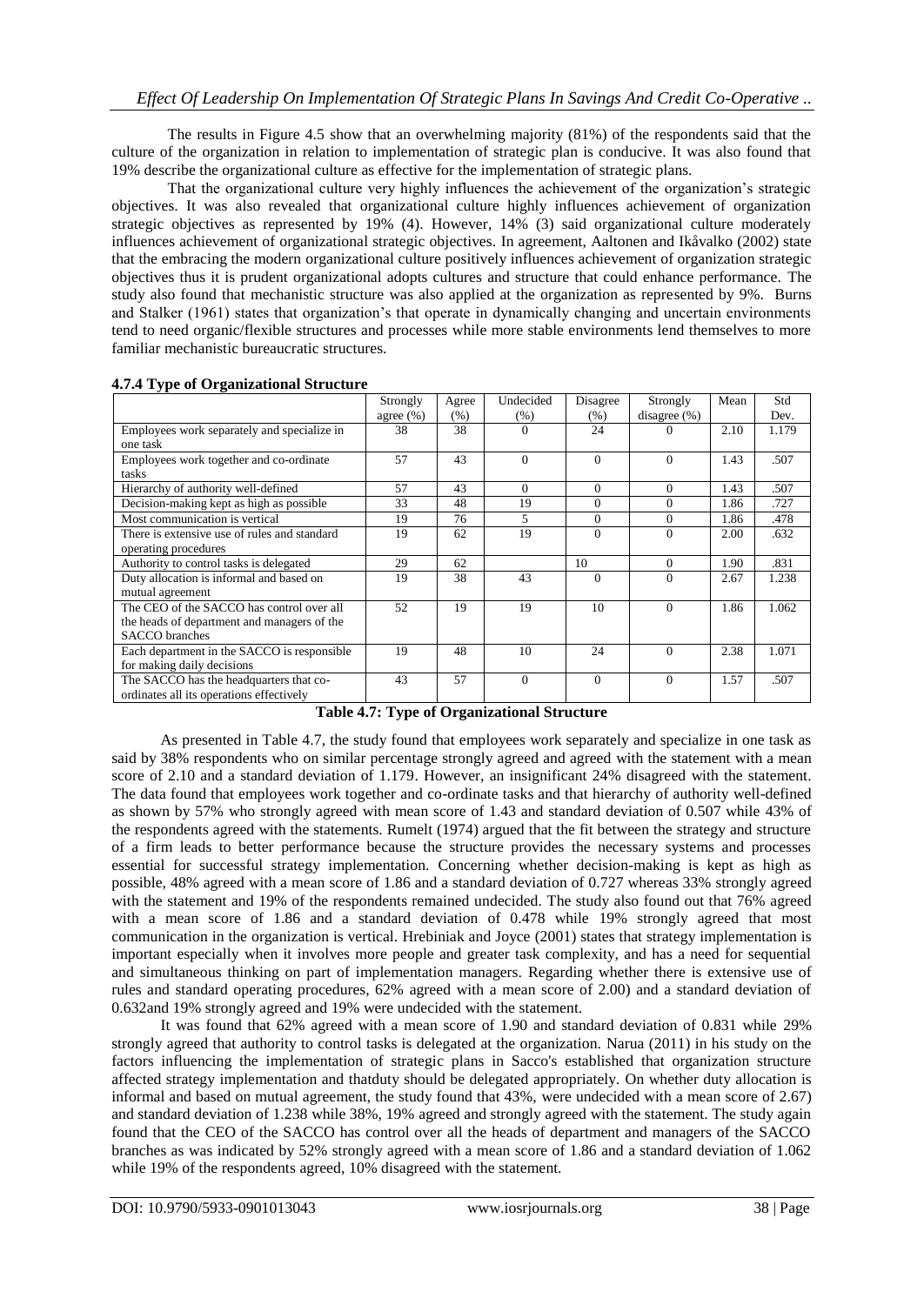#### **Organizational Structure Matches with Strategy**

The respondents were required to indicate whether the general guide for matching organization structure to strategy is similar to that in their organization. The findings are as indicated in Table 4.8

|                                                                                                      | <b>Yes</b> |     |          | N <sub>0</sub> |                | Don't know | <b>Total</b> |     |
|------------------------------------------------------------------------------------------------------|------------|-----|----------|----------------|----------------|------------|--------------|-----|
|                                                                                                      |            | F % | F %      |                | F%             |            | F%           |     |
| Identifying the activities required to achieve<br>organizational objectives                          | 21         | 100 | $\Omega$ | 0              | $\Omega$       | 0          | 21           | 100 |
| Grouping up of these activities into workable units<br>(Departmentalization)                         | 21         | 100 | $\Omega$ | 0              | $\Omega$       |            | 21           | 100 |
| Assigning duties and responsibilities to subordinates in<br>order to achieve the tasks assigned      | 19         | 90  | ◠        | 10             | $\Omega$       | 0          | 21           | 100 |
| Delegating authority necessary and useful for the<br>accomplishment of tasks assigned                | 21         | 100 | $\Omega$ | $\theta$       | $\Omega$       | 0          | 21           | 100 |
| Establishing superior - subordinate relationship                                                     | 17         | 81  | ↑        | 10             | $\mathfrak{D}$ | 10         | 21           | 100 |
| Providing a system of co-ordination for integrating the<br>activities of individuals and departments | 21         | 100 | $\Omega$ | $\Omega$       | $\Omega$       | 0          | 21           | 100 |

**Table 4.8: Organizational Structure Matches with Strategy**

As presented in Table 4.8, all respondents (100%) said that organizational structure helps in identifying the activities required to achieve organizational objectives. The study also found that all the respondents (100%) indicated that organizational structure helps in grouping up of activities into workable units (departmentalization). It revealed that 90% of the respondents said that organizational structure assigns duties and responsibilities to subordinates in order to achieve the tasks assigned. The study found that 81% of the respondents said that the organizational structure helps in establishing superior subordinate relationship. However, 10% on a similar percentage objected it while another 10% had 'I don't know' response. The data finally showed that all the respondents (100%) said that the organizational structure provides a system of coordination for integrating the activities of individuals and departments. According to Steiner, (1979) implementation of strategies is concerned with the design and management of systems so as to achieve the best integration of people, structures, processes and resources in reaching organizational objectives. The study found that chain of command which determines and defines job positions, decision makers and whose accountable for various duties was present in the organization as approved by all respondents (100%). The study also found that departmentalization which relates to functional divisions relevant to specific tasks such as sales and marketing, production, accounting, human resource, engineering among others was present at the organization as supported by 100% of the respondents. In support of the above findings, Quinn (1988) argues that structure of an organization reflects the value-based choices made by the company on how job tasks are formally divided, grouped and coordinated in order to enhance strategic implementation.

It was again found that all respondents (100%) said that distribution of authority (centralization and decentralization) was evident in the organization. Concerning whether organization chart or height which defines how many departments, divisions and layers tare between the highest levels and the lowest levels of an organization were present, 90% respondents supported the strategy while 10% objected its presence. The study finally established that 95% of the respondents said that span of control; that is number of employees a manager supervises as part and parcel of organizational structure was present while 5% said it was not present. Hall (1987) advises that organizational structure institutionalizes how people interact with each other, how communication flows, and how power relationships are defined.

## **V. Summary, Conclusions And Recommendations**

The study found that leadership is always in the forefront in determining a strategic direction for the organization. The data found that leadership has been involved in establishing balanced organizational controls as supported by high percentage agreement; and that it has actively been involved in sustaining an effective organizational culture. According to the findings, top leadership always emphasizes ethical practices in the organization in order to enhance implementation of strategic plans. The study also found that the leadership of the organization has been exploiting and maintaining core competencies. Similarly, the study found that leadership of the organization is always in the forefront in providing leadership in strategy implementation as represented and those itmotivates employees towards achievement of organizational set goals. The study as well found that the leadership supports employees and inspires them towards achieving strategic directions. The study finally found that leaders promote the company in building up shared behavior, vision, mission, norms and values formation among the employees.

The data established that managers guide members of staff under their jurisdiction in formulation and implementation of strategic plans. It was found that managers facilitate implementation of organizational strategic plans. It was again found that managers clearly communicate the strategic plans to staff under their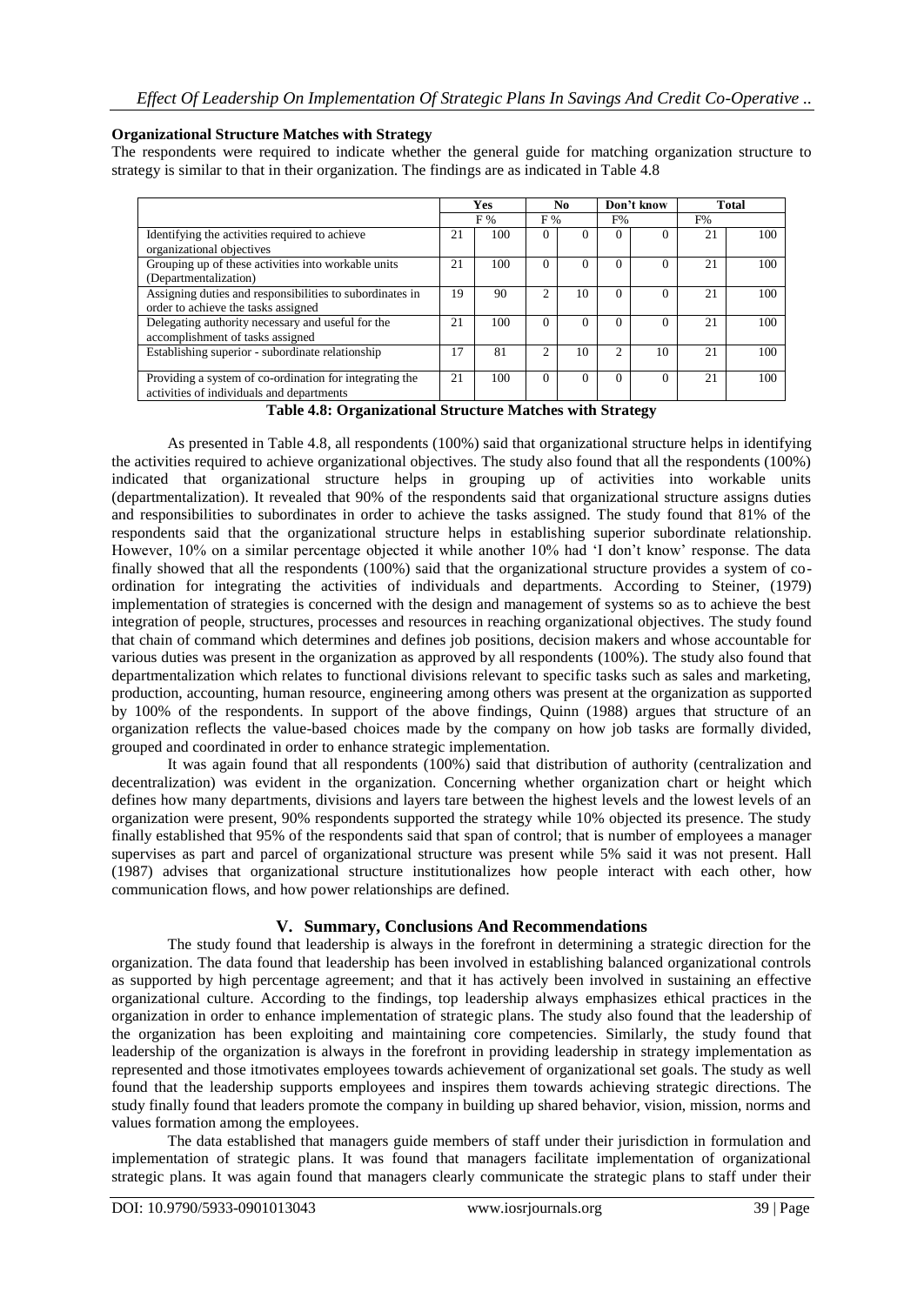jurisdiction and that they also take inputs, comments and feedback of other employees into consideration when implementing strategic plans. It was found that the internal functions of the organization are healthy thus promoting strategy implementation. However, significant respondent remained undecided and disagreed with the statement. It was also established that most of the respondents strongly agreed and agreed that the governance practices witnessed has enhanced implementation of strategic plans while a small percentage disagreed and remained undecided with the same statement. Regarding whether the governance practices at the organization allows for monitoring of organizational performance, majority of respondents strongly agreed and agreed with the statement. Regarding whether top managers must demonstrate their willingness to give energy and loyalty to the implementation process, an overwhelming majority of respondents strongly agreed. As for whether demonstrable management's commitment is a positive signal for organization to enhance strategy implementation, most respondents agreed and strongly agreed with the statement

The study found that decision-making is kept as high as possible, that most communication in the organization is vertical, that there is extensive use of rules and standard operating procedures and that the authority to control tasks is delegated at the organization. It was also found that duty allocation is informal and based on mutual agreement, that the CEO of the SACCO has control over all the heads of department and managers of the SACCO branches, each department in the SACCO is responsible for making daily decisions and that the SACCO has the headquarters that co-ordinates all its operations effectively. It was established that organizational structure delegate authority necessary and useful for the accomplishment of tasks assigned, that the organizational structure helps in establishing superior subordinate relationship and that the organizational structure provides a system of co-ordination for integrating the activities of individuals and departments.The study found that chain of command which determines and defines job positions, decision makers and whose accountable for various duties was present in the organization. The study also found that departmentalization was present at the organization, that distribution of authority (centralization and decentralization) was evident in the organization. It was also revealed that organization chart or height was present and that span of control was available at the organization.

#### **5.3 Conclusions**

The study concludes that leadership styles and characteristics have positive influence of the implementation of strategic plans. It also concludes that the organization preferred the use of transformational, transactional, democratic and laissez-faire leadership styles. However, it was also established that some managers still practiced autocratic leadership style. It was also concluded that leadership characteristics applied by some managers was impediment to the full implementation of strategic plan. The study concludes that governance practices have positive influence on the implementation of strategic plans. However, some respondents indicated that the top management did not allow involvement and proper employee participation in decision making during formulation of strategies to enhance their commitment during the implementation of the strategic plans. The study concludes that organizational structure has direct influence on the implementation of strategic plans. Nevertheless, many respondents were of the opinion that allocation of tasks was informal based, some respondents indicated that the CEO had monopolized management of different SACCOs branches which had hindered their performance with respect to the implementation of strategic plans.

#### **5.4 Recommendations**

From the findings the following recommendations are drawn;

The study recommends that the organization should fully embrace the application of transformational, transactional, democratic and laissez-faire leadership styles which are more friendly and conducive as and when implementing strategic plans in the organization. The application of autocratic leadership is therefore outlived as it only instills fear and lack of confidence on employees which may affect their contribution towards implementation of strategic plans. The study recommends that governance practices like healthy internal functions, effective and efficient monitoring, evaluation of organizational performance, effective delegation of duties and structures that enables organization to make informed choices on matters to be accomplished should be embraced fully by management. The study recommends that the top and middle management should allow involvement and full employee participation in decision making during analysis and formulation of strategies in order to enhance their commitment and total ownership during the implementation of the strategic plans. The study recommends that the organization should adhered to formal based allocation of tasks and that the organization should cease from monopolizing the role of CEO but have Chairman position as well to enhance the proper coordination of affairs of SACCO branches with respect to the implementation of strategic plans in the organization.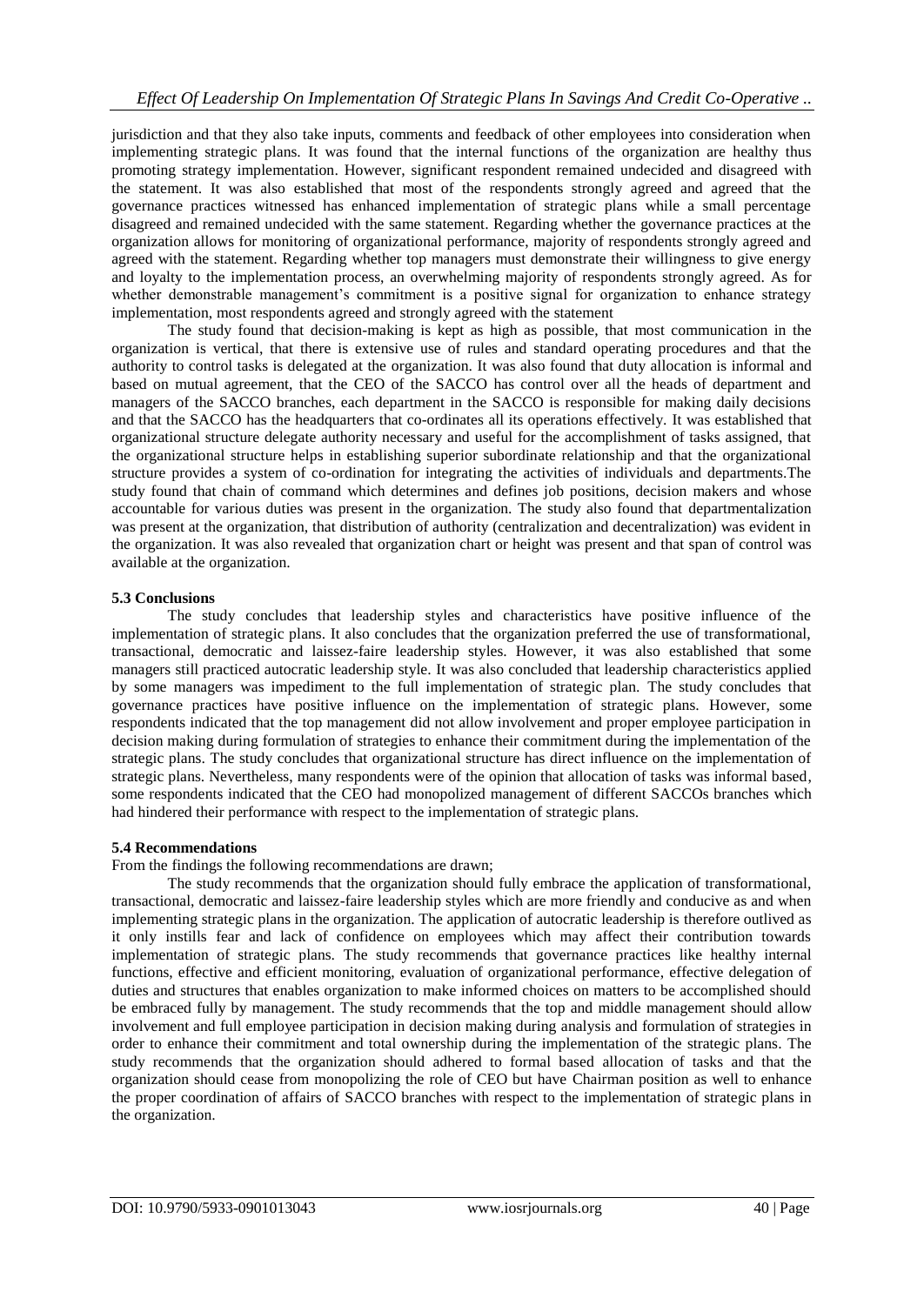#### **5.5 Areas for Further Research**

The aim of the study was to investigate the effect of leadership on implementation of strategic plans in savings and credit cooperative societies in Kenya: A case of Mwalimu Savings and Credit Co-operative Society Limited in Nairobi County. The study therefore recommends that a further research study should be carried out with the aim of investigating the influence of employee training on the implementation of strategic plans in SACCOs in Kenya. The recommended study is prompted by the fact that for leadership to be effective the leaders should be subjected to regular on job training. This study did not consider the suggested area during recommendation hence a research gap that needs further study.

#### **References**

- [1]. Abel Gwaka Anyieni (2013) Effect of Strategic Planning on the Performance of Small and
- [2]. Medium Enterprises in Kenya: A Summary Review of the Literature The International Journal of Professional Management (IJPM), 8(6).
- [3]. Alexander, L.D (1991). "Strategy Implementation: Nature of the Problem", in Hussey, D. (Ed). Int. Rev. Strat. Management., John Wiley & Sons, Chichester/NewYork. 2(1): 73-96.
- [4]. Alexander, L.D. (1985). "Successfully implementing strategic decisions", Long Range Planning, 18 (3): 91–97.
- [5]. Allio, M.K. (2005). "A short, Practical Guide to ImplementingStrategy". Journal of Business Strategy, 26, 12-21.
- [6]. Andrews, K.R. (1980), The Concept of corporate Strategy. Homewood, IL: Richard D. Irwin.
- [7]. Ansari, A. (1986) Survey identifies critical factors in implementation of Just in Time purchasing techniques. Icl. Eng.18 (10), 44- 50.
- [8]. Ansoff, H.I. (1965). Corporate strategy: Business policy for growth and expansion. New York: McGraw-Hill.
- [9]. Aosa, E. (1992). An empirical investigation of aspects of strategy formulation and Implementation within large private manufacturing companies in Kenya, (Unpublished Ph.D. thesis), University of Strath Clyde, Scotland.
- [10]. Arslan A. and Staub, S. (2014). A Study on generational theory and behavioral sciences. Journal of Management Vol. 2 (75), 102- 111.
- [11]. Awino, Z.B. (2001). Effectiveness and problems of strategy implementation of financing higher education in Kenya by the higher education loans board, (Unpublished MBA Project), University of Nairobi, Kenya.
- [12]. Barbuto, J.E. (1997). Taking the charisma out of transformational leadership. Journal of Social Behavior and Personality, 12 (3), 689-690.
- [13]. Bass, B. M. (1990) Handbook of leadership: Theory, research and managerial applications (3<sup>rd</sup> Edition), New York: The Free Press.
- [14]. Bass, B.M. (1981). Stogdill's Handbook of Leadership. New York, NY: The Free Press.
- [15]. Beer, M. and Eisenstat, R. A. (2000) The Silent Killers of Strategy Implementation and Learning. Sloan Management Review, 41 (4) 29-40.
- [16]. Beer, M. and Eisenstat, R. A. (2000). "The six silent killers of strategy implementation", Sloan Management Review (Summer): 29.
- [17]. Behery, M. (2008). Leadership behaviors that really count in an organization"s performance in the Middle East. Journal of Leadership Studies, 2(2), 6-21.
- [18]. Bernardin W. and Russell R. (2009). Human Resource Management: An Experimental Approach, Academy of Management Journal, (38), 673-703.
- [19]. Borg, W. and Gall, M. (1989), Education research: An introduction. (4<sup>th</sup>Edition). New York: Longman.
- [20]. Bossidy, L. and Charan, R. (2002). Execution: The discipline of getting things done. London: Random House.
- [21]. Bourgeois, L. J. III and Brodwin, D. R. (1984) Strategic Implementation: Five Approaches to an Elusive Phenomenon. Strategic Management Journal, 5 (3) 241-264.
- [22]. Bryson J. M. (2004). Strategic Planning for public and non-profit organizations: A guide to strengthening and sustaining organizational achievements. San Francisco: Jossey-Bass.
- [23]. Burgelman, R.A. (1983). A Model of the Interaction of Strategic Behavior, Corporate Context and the Concept of Strategy. Academy of Management Review, 8 (1) 61-70.
- [24]. Burgelman, R.A. (1983). A Model of the interaction of strategic behavior and corporate leadership. Journal of Strategic Management, Vol. 1(2), 123-135.
- [25]. Burns, T. and Stalker, G. (1961). The management of innovation. London: Tavistock.
- [26]. Cater, T. and Pucko, D. (2010). Factors of effective strategy implementation: Empirical evidence from Slovenian business practice. Journal for East European Management Studies, 15(3), 207-236
- [27]. Chaffee, E. E. (1985) Three Models of Strategy. Academy of Management Review, 10 (1) 89-98.
- [28]. Chandler, A. D. (1962). Strategy and structure. Cambridge, MA: MIT Press.
- [29]. Chapman, A. (2004). Strategy Implementation and Realisation (web log post). Retrieved from: http://www.businessballs.com/businessstrategyimplementation.htm
- [30]. Child, J. (1972). Organizational structure, environments and performance: The role of strategic Choice. Sociology, 6, 123-134.
- [31]. Choi, S. (2007). Democratic leadership: the lessons of exemplary models for democratic governance. International Journal of Leadership Studies, 2(3), 243–262.
- [32]. Cohen, L., Manion, L., and Morrison, K.R.B. (2007). Research methods in education, 6th Edition. NY: Routledge.
- [33]. Cole, N.D. (2004). Gender differences in perceived disciplinary fairness: Context and the Concept of Strategy. Academy of Management Review, 8 (1) 61-70.
- [34]. Cooper, D.R. and Schindler, P.S. (2006). Business research method, (9th Edition). Boston: McGraw-Hill Irwin.
- [35]. Daft, R. (2009). Management (9<sup>th</sup> Edition) .USA: South Western, Cengage Learning.
- [36]. Denhardt, R.B. and Denhardt, J.V. (2003). The New Public Service: an approach to reform. International Review of Public Administration, 8(1), 3–10.
- [37]. Dix, J.F., and Lee, H.M. (2013). The process of strategic planning. Columbus, Ohio: The Ohio State University.
- [38]. Easterby-Smith, M, Thorpe, R and Lowe, A (2006) Management Research: An introduction, ( $2<sup>nd</sup> Edition$ ), Sage Publications [39]. Fatima, B., Ahmad, U. and Asvir, N. (2011). Effect of Transformational Leadership on Emplo Fatima, B., Ahmad, U. and Asvir, N. (2011). Effect of Transformational Leadership on Employees' Job Satisfaction and
- Organizational Commitment in Banking Sector of Lahore (Pakistan). International Journal of Business and Social Science, 2(18). [40]. Finkelstein, S., Hambrick, D. C. and Canella, A. A. (2009). StrategicLeadership: Theory and Researchon Executives, Top
- Management Teams, and Boards. Oxford University Press: New York.
- [41]. Flood, P. C., Dromgoole, T., Carroll, S. J. & Gorman, L. (Eds.) (2000) Managing Strategy Implementation. Oxford, UK: Blackwell.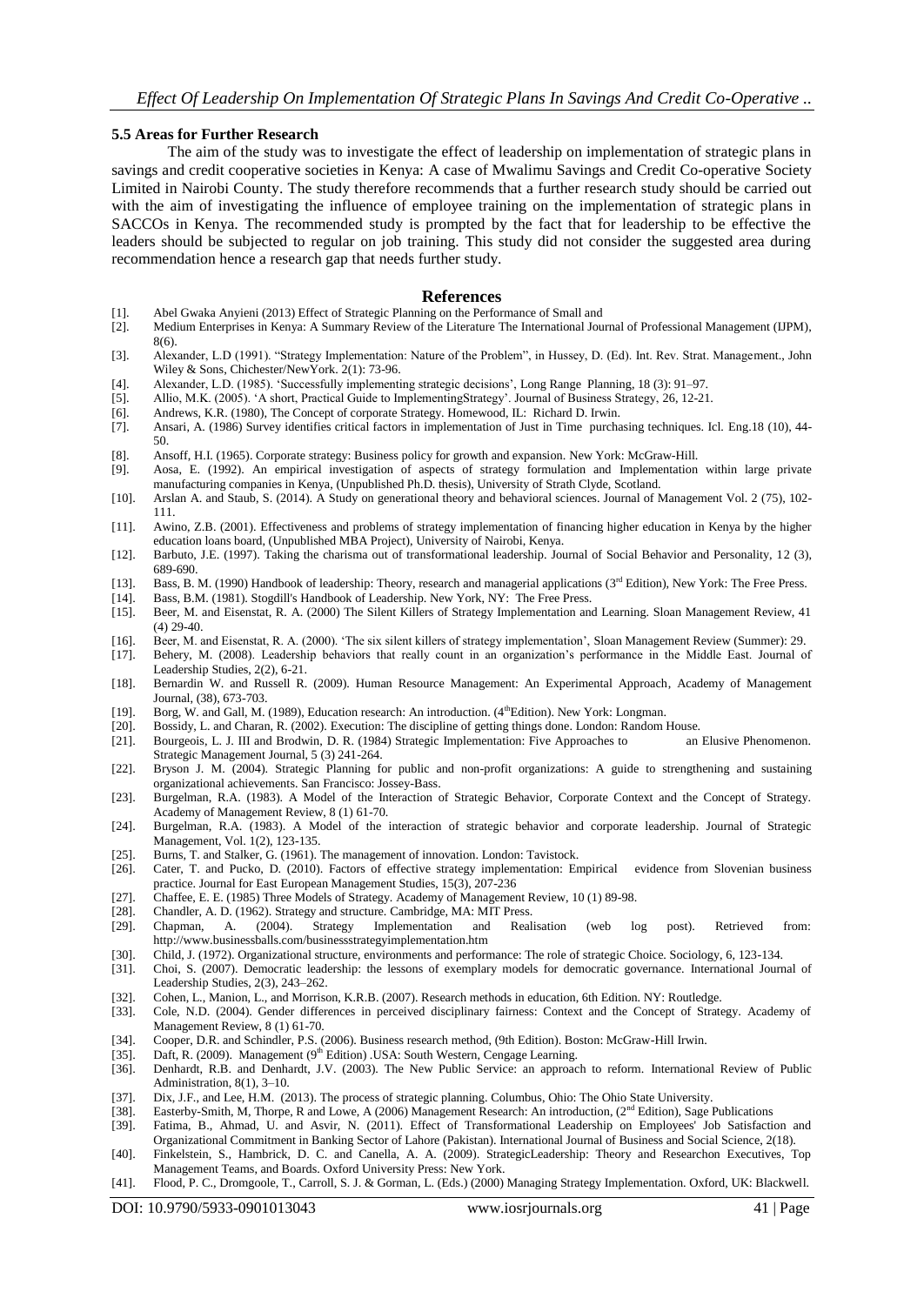- [42]. Freedman, M. (2003). The Genius is in the Implementation, Journal of Business Strategy, Vol. 2 (4), 45-56.
- [43]. Freedman, M., and Tregoe, B.B. (2003). The Art and discipline of strategic leadership. New York: McGraw-Hill. [44]. Gadot, E.V. (2007). Leadership style, organizational politics and employees' performance. Leadership
- [44]. Gadot, E.V. (2007). Leadership style, organizational politics and employees" performance. Leadership Style, 36(5), 661-683.
- [45]. Gardner, J.W. (1989). On leadership. New York: Free Press.
- [46]. Grundy, T. (1998) Strategy Implementation and Project Management. International Journal of Project Management, 16 (1) 43-50.<br>[47]. Guralnik, D.B. (2004). Webster's New World College Dictionary, New York: A Simon & Sc
- [47]. Guralnik, D.B. (2004). Webster's New World College Dictionary, New York: A Simon & Schusteer Macmillan Company.<br>[48]. Gustainis, J.J. (2004). Autocratic Leadership. Encyclopedia of Leadership. 68–72.
- [48]. Gustainis, J.J. (2004). Autocratic Leadership. Encyclopedia of Leadership, 68–72.
- [49]. Hackman, M.Z., Johnson, C.E., & Choi, S. (2007). Leadership: A communication perspective (2nd Ed.). Prospect Heights, IL: Waveland Press. 0
- [50]. Hadaway, C.K. (1989). Growing off the plateau: a summary of the 1988 `church on the plateau' survey. Nashville, TN: Sunday School Board of the Southern Baptist Convention.
- [51]. Hall, H.H. (1987). Organizations: Structure, processes, and outcomes. Fourth Ed. Englewood Cliffs, NJ: Prentice-Hall.
- [52]. Hall, R,H. (1977). Organizations' structure and process. (2nd ed). Englewood Cliffs NJ: Prentice-Hall. [53]. Hambrick, D. (2007). Upper Echelons Theory: An Update. Aca. Manage. Rev. 32(2), 334–343.
- Hambrick, D. (2007). Upper Echelons Theory: An Update. Aca. Manage. Rev. 32(2), 334–343.
- [54]. Hambrick, D. and Mason, P. (1984). Upper Echelons Theory: The organization as a reflection of its top managers. Aca. Manage. Rev. 9(2), 193–343.
- [55]. Hannan, M.T. and Freeman, J.H. (1977). The population ecology of organizations. American Journal of Sociology, Issue 82, 929- 964.
- [56]. Hartog, D.N. and Van Muijen, J. (1997). Transactional versus transformational leadership: An analysis of the MLQ. Journal of Occupational and Organizational Psychology, 70 (1), 19-35.
- [57]. Hater, J.J. and Bass B.M. (1998), "Evaluations and Subordinates Perceptions of Transformational and Transactional Leadership," Journal of applied Psychology, Vol.19 No.88 pp.73-91.
- [58]. Higgins, J.M. and Vincze J.W. (1993). Strategic Management: Concepts and Cases. Chicago IL: Dryden Press.
- [59]. Hitt, M.A., Ireland, R.D. and Hoskisson, R.E. (2007). Strategic management: Competitiveness and globalization (8thEdition). New York: West Publishing Company.
- [60]. Hitt, M.A., Ireland, R.D. and Hoskisson, R.E. (2007). Strategic Management: Competitiveness and Globalization, 7th edition. Ohio: Thomson/South Western.
- [61]. Hoogh, A. H., Hartog, D. N. & Koopman, P. L. (2005). Linking the Big Five-Factors of personality to charismatic and transactional leadership; perceived dynamic work environment as a moderator. Journal of Organizational Behavior, 26, 839–865.
- [62]. House, R and Podsakoff, P. (1995). Leadership Effectiveness: Past Perspectives and Future Directions for Research. Cited in Greenberg, J. 2011. Behaviour in Organisations (10 Edition). Pearson.
- [63]. House, R and Podsakoff, P. (1995). Leadership Effectiveness: Past Perspectives and Future Directions for Research. Cited in Greenberg, J. 2011. Behaviour in Organisations (10 Edition). Pearson.
- [64]. Hrebiniak, L.G. and Joyce, W. F. (1985). 'Organizational Adaptation: Strategic Choice and Environmental Determinism'. Administrative Science Quarterly, 30, 336-349.
- [65]. Hsieh, T. and Yik, S. (2005) Leadership as the starting point of strategy. Mckinsey Quarterly, Vol. 1, No. 2, 546-554.
- [66]. Huey, J. (1994). 'The new post-heroic leadership', Fortune, 21(February): 42–50.
- [67]. Ireland, R. D. and Hitt, M. A. (2005). Achieving and maintaining strategic competitiveness in the 21<sup>st</sup> century: The role of strategic leadership. Management, 19(4), 63–77.
- [68]. Jago, A. G. (1982) "Leadership: Perspectives in theory and research." Management Science, Vol. 28, 315-336.
- [69]. Janis, F. and Paul, A. A. (2005). How corporate communication influences strategy implementation, reputation and corporate brand: An exploratory qualitative study. Corporate Reputation Review, 8(3), 245-264.
- [70]. Jones, A. M. (2005) "The Anthropology of Leadership: Culture and Corporate Leadership in the American South," Leadership, Vol. 1, 259-278.
- [71]. Jooste, C. and Fourie, B. (2009). The role of strategic leadership in effective implementation: Perceptions of South African strategic leaders. South African Business Review, 13, 59-66.
- [72]. Kaplan, R.S. and Norton, D.P. (2004). Strategy Maps: Turning Intangible Assets into Tangible Results. Boston, MA: Harvard Business School Press.
- [73]. Kimario, A.M. (1992). Marketing cooperatives in Tanzania: Problems and prospects. Dar es Salaam: Dar es Salaam University Press
- [74]. Kinyanjui, K. (2007). The transformation of higher education in Kenya: Challenges and opportunities. Paper presented at the "Mijadala on social policy, governance and development in Kenya."
- [75]. Kiruthi, I.N. (2001). The State of Strategic Management Practices in Non-Profit Making Organizations: The case of Public Membership Clubs in Nairobi, Strategic management Journal. Vol. 1 No. 3, 123-135.
- [76]. Kombo, D. K. and Tromp, D. L. A. (2006). Proposal and Thesis Writing: An Introduction. Paulines Publications" Africa, Nairobi.
- [77]. Koontz, H. and Donnell, C. (1993).Introduction to management. New York: McGraw-Hill Inc.
- [78]. Kothari, C.R. (2004). Research methodology: Methods & techniques (2<sup>nd</sup> Edition). New Dheli: New Age International (P) Ltd.
- [79]. Kuchio, J.J.B. (2012). Analysis of the role of strategic leadership in strategy implementation in Kenyan private universities: A case
- of Kabarak University. (Unpublished MBA thesis, Kabarak University), Nakuru, Kenya.
- [80]. Li, Y., Guohi, S. and Eppler, M.J. (2008). Making strategy work: A literature on the factors influencing strategy implementation. JCA Working Paper 2/2008.
- [81]. Lilian Wachira and Abel Anyieni (2017). Effect of Change Management Practices on Performance of Teachers Service Commission International Journal of Science and Research.
- [82]. Lorange, P. (1998). Strategy implementation: The new realities, in: Long Range Planning, 31(1), 18-29.
- [83]. Lussier, R.N. and Achua, C.F. (2007). Effective leadership. Ohio: Thompson Higher Education.
- [84]. Luthar, H. K. (1996). Gender differences in evaluation of performance and leadership ability. Autocratic vs. democratic managers. Sex Roles, 35(5–6), 337–361.
- [85]. Lynch, R.L. (2006). Corporate Strategy. London: Pitman.
- [86]. Mapetere, D., Mavhiki, S., Tonderai, N., Sikomwe, S., & Mhonde, C. (2012). Strategic Role of Leadership in Strategy Implementation in Zimbabwe's State Owned Enterprises. International Journal of Business and Social Science, 3(16), 271-276.
- [87]. Maritz, D. (2003). Leadership and trust. In Robbins, S.P., Odendaal, A. & Roodt, G. (2003). Organizational Behaviour: Global and Southern African Perspectives. Cape Town: Pearson Education South Africa, 241-267.
- [88]. McGregor, D. (1960). The human side of enterprise. New York: McGraw-Hill.
- [89]. Miles, R. E. and Snow, C.C, (1978). Organizational strategy, structure and process. New York: McGraw-Hill.